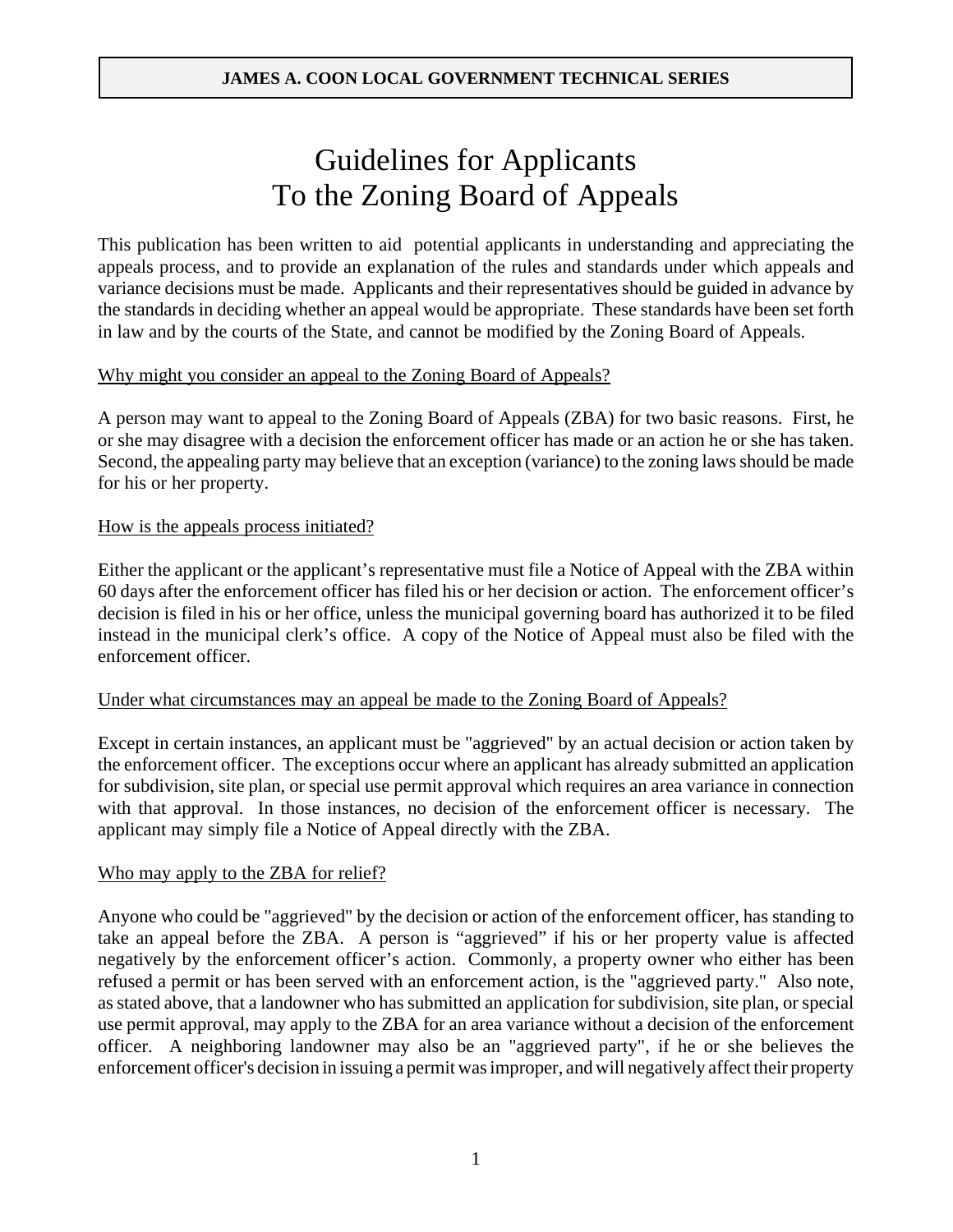value. In addition, any officer, board or commission of the municipality may appeal a decision of the enforcement officer, whether or not that officer, board or commission is aggrieved.

#### What decisions or actions are appealable?

Any decision or action issued in writing by the enforcement officer, which affects anyone's rights, is appealable. These decisions include: the grant or denial of a permit, the issuance of an appearance ticket or summons, or any order which mandates certain action, such as a cease-and-desist or stop-work order.

## I'm a resident who lives near the proposed project. What happens if I find out about the project more than 60 days after the permit is filed?

If you are a "third party", such as a nearby resident, you may still bring an appeal more than 60 days after the permit is filed, *if* you file within 60 days after you've had a reasonable opportunity to find out about the planned project. For example, you would have 60 days from the time a sign is posted on the property announcing the future construction of a new business (whether or not you actually see the sign), if the sign is posted after the permit has been issued.

#### What types of relief can the ZBA grant?

The ZBA can grant (or deny) two types of relief: interpretive and variance. In either case, the ZBA will either affirm, reverse, or modify the enforcement officer's decision. In so doing, it will either grant or deny the requested relief. If the appeal is for an interpretation, the ZBA's decision will be based on the municipal zoning regulations. On the other hand, if the appeal is for a variance, the ZBA's decision will be based on the standards of proof contained in the following state statutes: §267-b of the New York State Town Law, §7-712-b of the Village Law, or §81-b of the General City Law.

Because of the range of powers the ZBA has, it is essential that the applicant (or the applicant's representative) know what type of relief to request when making application to the ZBA. If the applicant believes the enforcement officer's decision is incorrect, the appropriate request is for an *interpretation* reversing the officer's decision. If the applicant (in this case, the landowner) believes that the officer's decision may be correct, but that he or she can show proof under the statutes that a variance is warranted, then the appropriate request is for a decision granting a *variance*. It is also possible for an applicant to make a request for an interpretation, and, in the same application, ask for a variance if a favorable interpretation is not granted.

## After a Notice of Appeal has been filed, what must happen?

After a Notice of Appeal has been filed, the ZBA will take up the matter at a future meeting. The ZBA is required to schedule a hearing on the applicant's appeal within a reasonable time, and give notice of the hearing to the applicant. If a variance is requested, the ZBA may be required to take some preliminary steps before it may hear the case.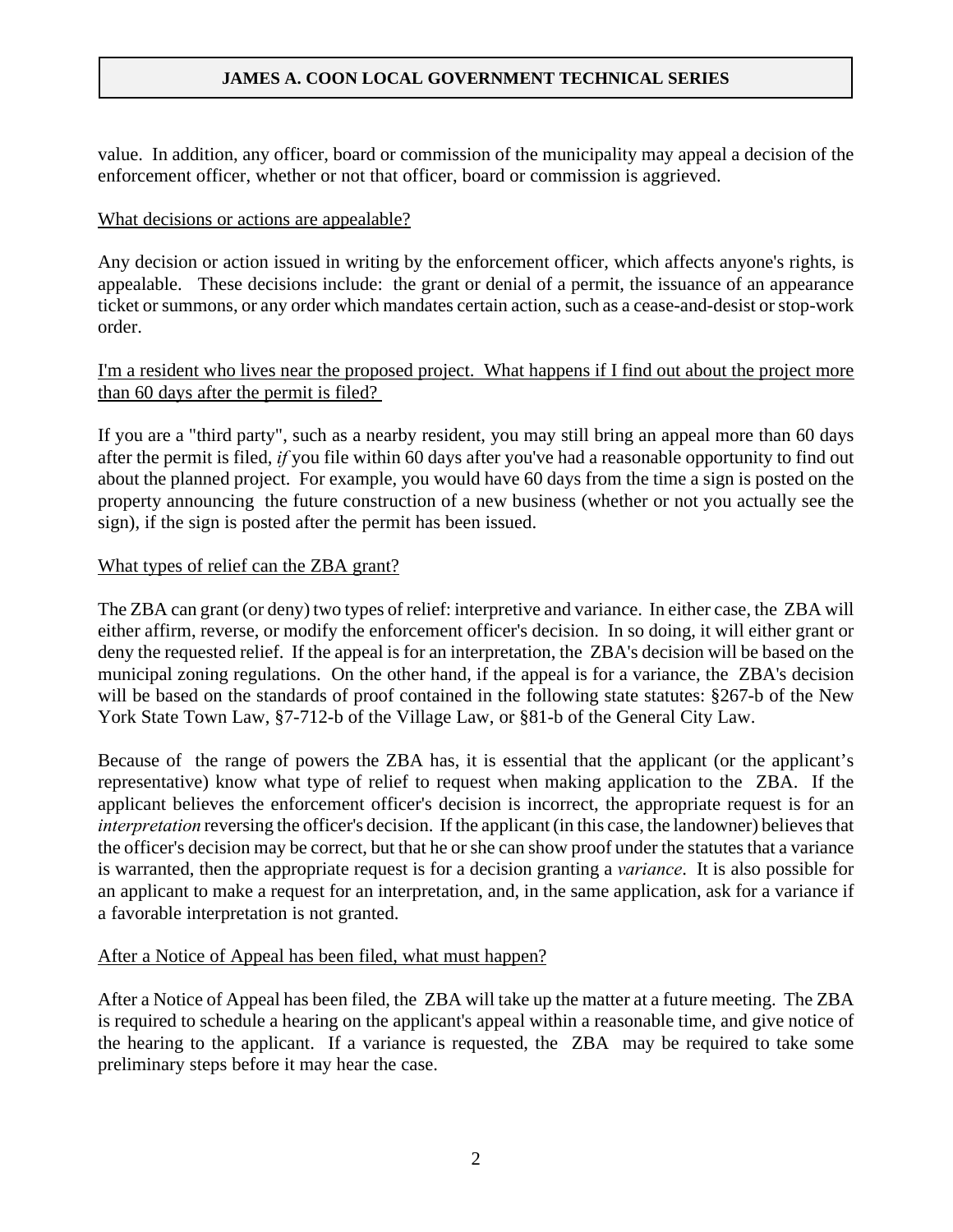First, the ZBA may have to make a determination of significance under the State's Environmental Quality Review Act (SEQRA). Based on this determination, an Environmental Impact Statement (EIS) may or may not be required. If an EIS is required, the case cannot be heard until the EIS has been completed and accepted by the ZBA. Environmental review is not necessary for interpretations of the zoning regulations or for area variances relating to setbacks and lot lines, or for area variances relating to one-, two-, or three-family residences.

Second, depending on the location of the property, the ZBA may be required by State law to refer requests for variances to the county planning agency for a preliminary recommendation. If such a referral is required, the ZBA must give the county 30 days to respond. It is also possible that the county's recommendation could result in an increase in the number of votes needed for the ZBA to approve the variance. Appeals for interpretations need not be referred to the county.

## What is the responsibility of the applicant at the hearing?

At the hearing, the applicant may submit written evidence and/or argument to support his or her case. Obviously, the sooner that written testimony or material is received, the more time ZBA members will have to consider the case and reach a proper decision. Therefore, it is a good idea to submit written material with the application, or as soon thereafter as possible, so that it can be sent to ZBA members prior to the hearing. (Please note that the applicant can present written evidence at any time up to the close of the hearing, or even after the hearing if the ZBA allows the record to remain open.)

At the hearing, the ZBA will offer the applicant and/or the applicant's representative the opportunity to present a case for relief. The applicant may personally testify, call witnesses, or submit written evidence, including drawings and graphics. Because an appeal is an adversarial proceeding, the ZBA will offer the municipality an equal opportunity to present its side of the case (the side which supports the enforcement officer's decision). Each side will be given an opportunity to question the other, or the other's witnesses. In addition, ZBA members may ask questions.

After the applicant and the municipality have presented their cases, any other interested persons will be given the opportunity to speak and/or submit written material. If necessary, the hearing may be adjourned and continued at a later date. When all parties and interested persons have been granted the opportunity to be heard, the hearing will be closed.

## Will the ZBA make a decision the night of the hearing?

Once the hearing is closed, the ZBA may begin discussing the case and reach a decision, or may postpone discussion and/or its decision until a later meeting. If the ZBA deems it necessary, the hearing may be reopened at any time. Once the hearing has been finally closed, the ZBA must make its decision within 62 days.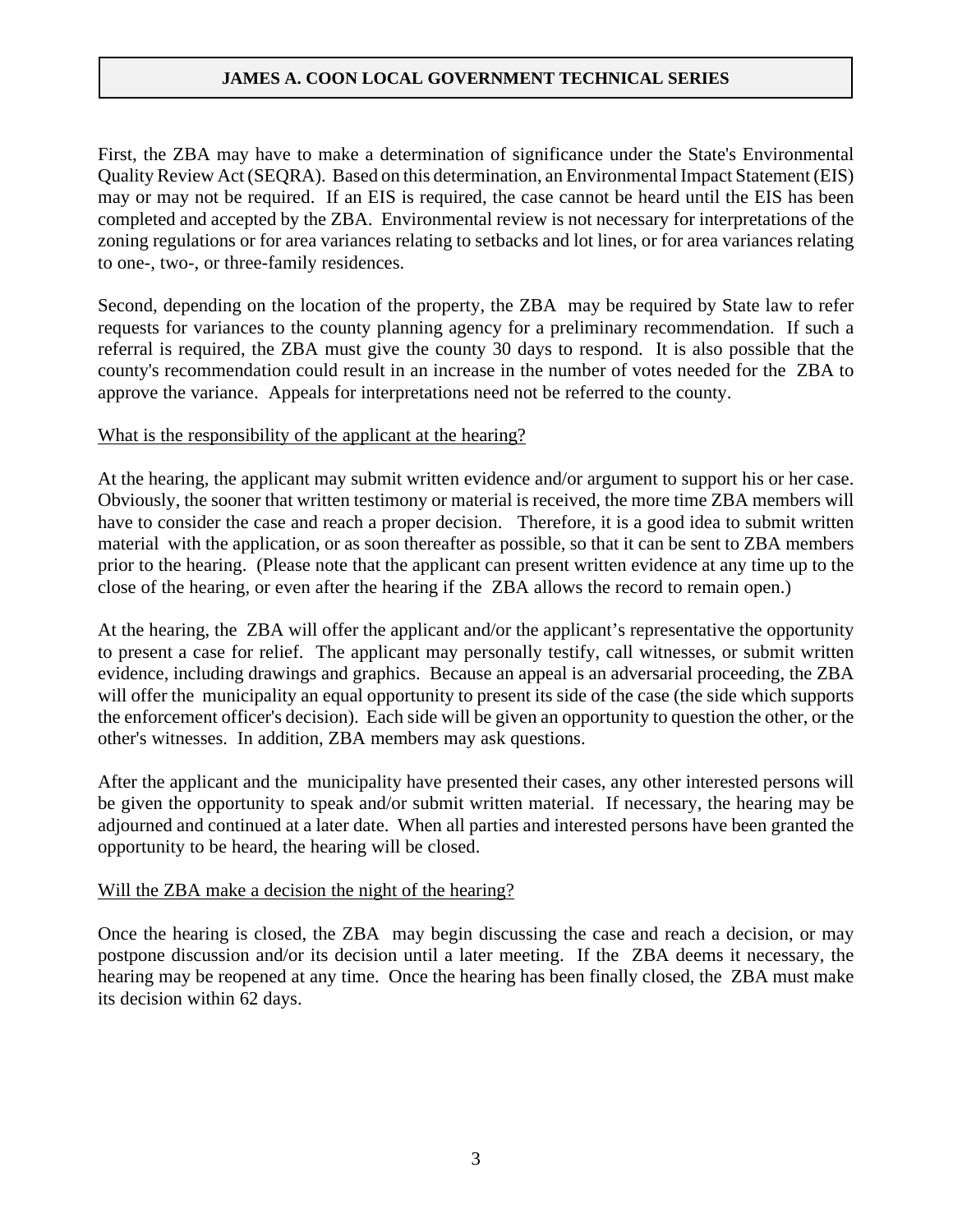## What is the basis for the ZBA's decision on an interpretation?

If requesting a reversal on an interpretative basis, the applicant must prove that the enforcement officer's decision was incorrect, according to a proper reading of the municipality's zoning regulations. If the ZBA has heard a case in the past which involved an interpretation of the same provision, the ZBA's decision will be consistent with its prior ruling. If the ZBA has never interpreted the particular provision at issue, it will use its best judgment as to the municipal governing board's original intent in enacting the provision. Secondarily, the ZBA will try to arrive at the best practical solution for future application by the enforcement officer.

Careful and thorough reference will be given to all definitions and other provisions of the regulations. If necessary, the ZBA will refer to authoritative publications on planning and zoning law. The applicant may, of course, use those resources in presenting his own case as well.

## What must be proven in order to be granted a use variance?

If requesting a use variance, that is, permission to establish a use of property not otherwise permitted in the zoning district, the applicant must prove "unnecessary hardship." To prove this, State law requires the applicant to show *all* of the following:

- (1) that the property is incapable of earning a reasonable return on initial investment if used for any of the allowed uses in the district (actual "dollars and cents" proof must be submitted);
- (2) that the property is being affected by unique, or at least highly uncommon circumstances;
- (3) that the variance, if granted, will not alter the essential character of the neighborhood; and
- (4) that the hardship is not self-created.

If *any one or more* of the above factors is not proven, State law requires that the ZBA must deny the variance.

## What must be proven in order to be granted an area variance?

If requesting an area variance, that is, permission to build in an otherwise restricted portion of the property (such as in the required front, side or rear yards, or above the required building height, or in excess of the lot coverage regulations), then State law requires the applicant to show that the benefit the applicant stands to receive from the variance will outweigh any burden to health, safety and welfare that may be suffered by the community. State law requires the ZBA to take the following factors into consideration in making its determination:

(1) whether an undesirable change will be produced in the character of the neighborhood, or a detriment to nearby properties will be created by the granting of the area variance;